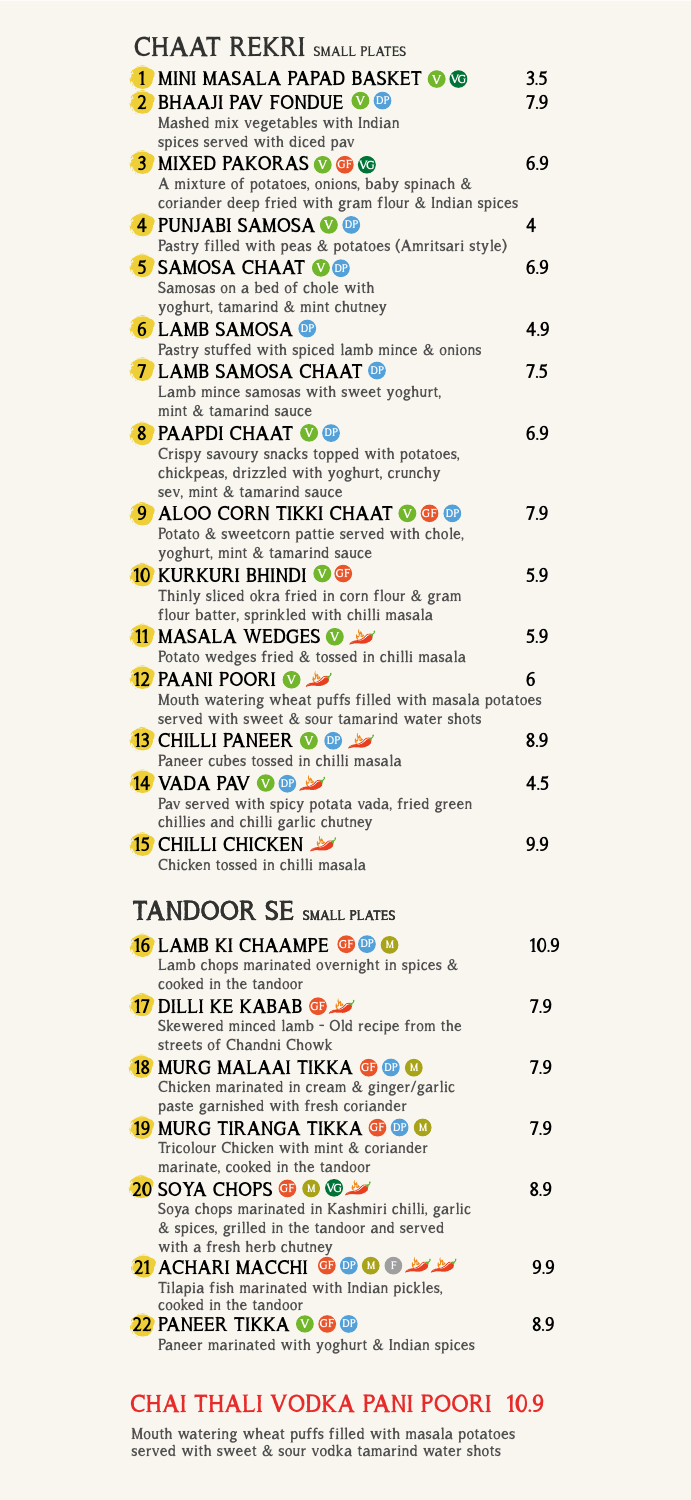### **CURRIES**

| CUNNIES                                                                   |      |
|---------------------------------------------------------------------------|------|
| 23 BHAI'S LAMB <b>6</b> 23                                                | 11.9 |
| Tender pieces of spring lamb in a spicy gravy - A                         |      |
| recipe passed down from our forefathers in Punjab                         |      |
| <b>24 SAAG CHICKEN GOOD AST</b>                                           | 9.9  |
| Tender pieces of boneless chicken                                         |      |
| cooked with spinach                                                       |      |
| 25 SAAG LAMB <b>G of 25</b>                                               | 10.9 |
| Tender pieces of boneless spring lamb                                     |      |
| cooked with spinach                                                       |      |
|                                                                           |      |
| 26 MURG MAKHNI O G O O                                                    | 10.9 |
| Tandoori chicken tikka slow cooked in                                     |      |
| a mild gravy with indian butter,                                          |      |
| garnished with cream                                                      |      |
| 27 DHAABA MURG @                                                          | 10.9 |
| A delicious boneless chicken curry from                                   |      |
| the G.T.Road side dhabas of Punjab                                        |      |
| 28 GOA JHEENGA MASALA G O G                                               | 12.9 |
| Prawns cooked in a rich aromatic coconut based                            |      |
| gravy (from the streets of Goa to Camden Town)                            |      |
| 12.9 XERALA FISH CURRY <b>@ @ @ W 29</b> 12.9                             |      |
| Tilapia fish cooked in tomato and onion gravy                             |      |
| with coconut milk, tamarind, mustard seeds                                |      |
| & curry leaves                                                            |      |
| <b>30 PANEER MAKHNI O O G OP</b>                                          | 9.9  |
| Paneer cooked in a mild gravy with                                        |      |
| Indian butter, garnished with cream                                       |      |
| <b>31 PALAK PANEER / ALOO OG GP</b>                                       | 9.9  |
| Paneer or baby potatoes cooked with spinach                               |      |
| <b>32 BANARASI KOFTA O OP</b>                                             | 9.9  |
| Vegetable koftas (balls) slow cooked                                      |      |
| in a smooth gravy laced with cream                                        |      |
| <b>33 BHINDI MASALA O OD AST</b>                                          | 9.9  |
| Okra cooked in an onion, chilli and                                       |      |
| tomato sauce                                                              |      |
|                                                                           |      |
| <b>34 JEERA ALOO OG GB</b>                                                | 7.9  |
| Potatoes cooked with cumin seeds                                          |      |
| <b>35 ALOO GOBI MUTTER OF MY MY</b>                                       | 8.9  |
| Potatoes, cauliflower & peas cooked in an                                 |      |
| onion, chilli and tomato sauce                                            |      |
| <b>36 MAA KI DAAL OG OF</b>                                               | 9.9  |
| Black gram lentils & kidney beans                                         |      |
| slow cooked to enhance the flavour                                        |      |
| <b>37 DAAL FRY OF OP</b>                                                  | 8.9  |
| Mixture of lentils cooked dhaba style                                     |      |
|                                                                           |      |
| <b>THALIS</b> TRADITIONAL SQUARE MEAL FOR 1 PERSON                        |      |
|                                                                           |      |
| <b>38 VEGETARIAN THALI</b>                                                | 19.9 |
| Choose any 1 of the following main dishes:                                |      |
| - Chole Vor                                                               |      |
|                                                                           |      |
| - Aloo Gobi Mutter <b>OD</b><br>Includes daal, rice, bread, raita, salad, |      |
| mini papad & sweet of the day                                             |      |
|                                                                           |      |
| <b>39 NON VEGETARIAN THALI</b>                                            | 21.9 |
| Choose any 1 of the following main dishes:                                |      |
| - Murg Makhni OGOO                                                        |      |
| - Bhai's Lamb <b>G &amp; &amp;</b>                                        |      |
| - Dhaba Murg @                                                            |      |
| Includes daal, rice, bread, raita, salad,                                 |      |
|                                                                           |      |

**mini papad & sweet of the day**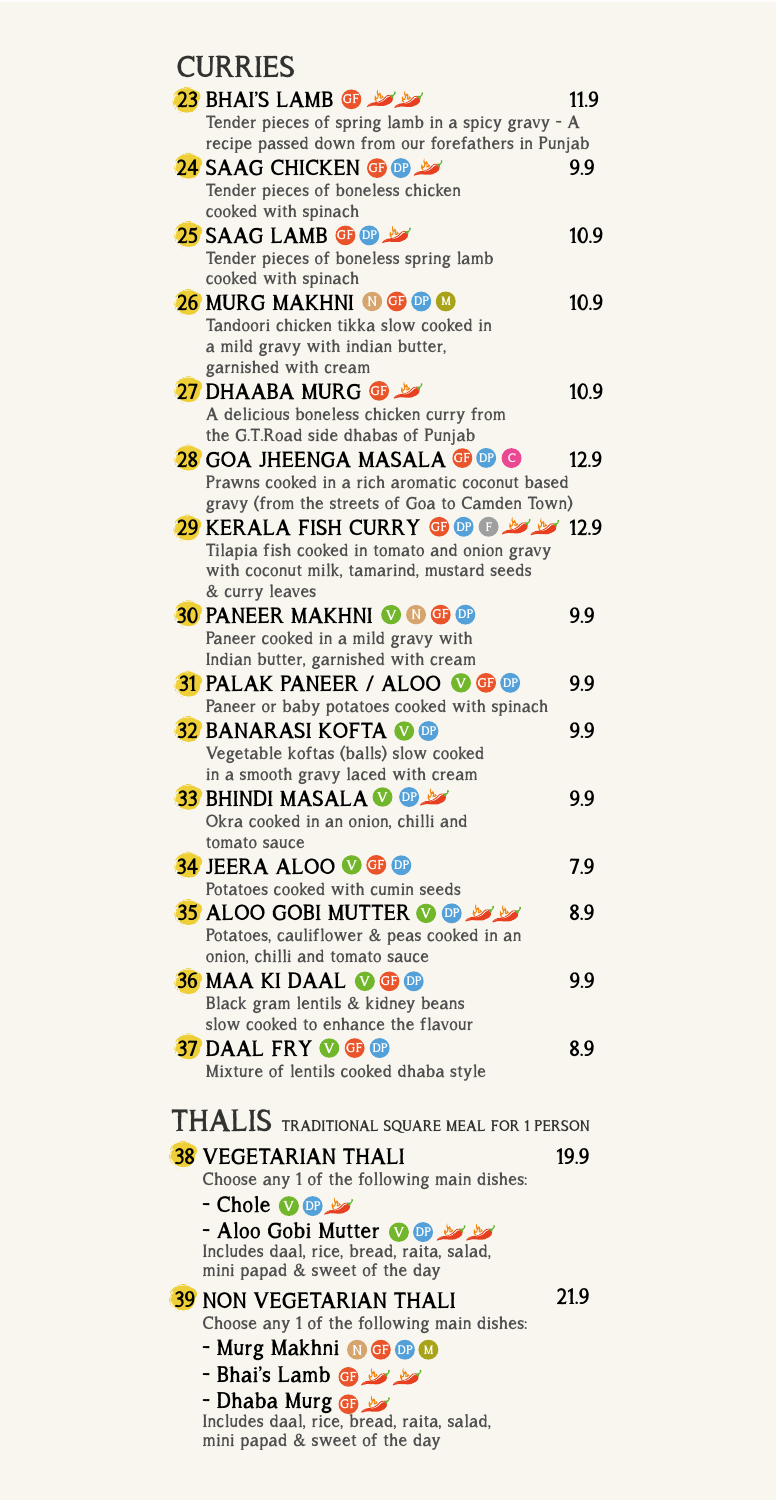| BIRYANIS (SERVED WITH RAITA OR CURRY SAUCE)                                  |      |
|------------------------------------------------------------------------------|------|
| <b>40 SUBZI AUR PANEER OF OP 197</b>                                         | 12 9 |
| Seasonal vegetables & diced paneer<br>cooked with pulao rice & mint          |      |
| <b>41 HYDERABADI CHICKEN GP DP</b><br>Chicken cooked in spices then layered  | 13.9 |
| with rice, garnished with caramelised                                        |      |
| dried onions & mint<br>42 HYDERABADI LAMB <b>or</b> or the                   | 14 9 |
| Lamb cooked in spices then layered                                           |      |
| with rice, garnished with caramelised<br>dried onions & mint                 |      |
| <b>43 HYDERABADI PRAWN GOOD A</b>                                            | 15 9 |
| Prawn cooked in spices then layered<br>with rice, garnished with caramelised |      |
| dried onions & mint                                                          |      |

## **ACCOMPANIMENTS**

| <b>44 STEAMED RICE VO</b>       | 3   |
|---------------------------------|-----|
| <b>45 PULAO RICE CO</b>         | 3.5 |
| <b>46 TANDOORI ROTI</b>         | 2.7 |
| <b>47 PLAIN NAAN V OP</b>       | 3.5 |
| <b>48 BUTTERED NAAN OD</b>      | 4   |
| <b>49 GARLIC NAAN OP</b>        | 4   |
| <b>50 PESHWARI NAAN V OP OP</b> | 49  |
| <b>51 KULCHA O OP</b>           | 4   |
| <b>52 LACCHA PARANTHA O OP</b>  | 4   |
| <b>53 PLAIN YOGHURT OF</b>      | 1.9 |
| <b>54 KACHUMBER RAITA O OP</b>  | 2.9 |
| <b>55 MIXED GREEN SALAD CO</b>  | 2.9 |
| <b>56 ONION SALAD</b>           | 2.9 |

## **DESSERTS**

| <b>57 KULFI V N ®</b>                             | 35  |
|---------------------------------------------------|-----|
| (MANGO / MALAAI / PISTA)                          |     |
| Traditional Indian ice cream                      |     |
| <b>58 SHAHI MATKA KULFI © ® ®</b>                 | 6.9 |
| A royal treat! Special blend of finest            |     |
| dairy kulfi made using rabdi (concentrated milk), |     |
| topped with saffron, almond and pistachio         |     |
| <b>59 GAAJAR HALWA OO OD</b>                      | 69  |
| Grated carrots slow cooked in sweet               |     |
| milk, accompanied with Vanilla ice cream          |     |
| & chopped pistachio nuts                          |     |
| <b>60 RASS MALAAI OO OD</b>                       | 69  |
| rass malaai flavoured with saffron                |     |
| & cardamom served in a                            |     |
| martini glass                                     |     |
| <b>61 SWEET SAMOSAS O O O</b>                     | 69  |
| Pastry filled with a mix of cinnamon &            |     |
| white chocolate, served with ice cream            |     |
| <b>62 GULAB JAMUN © ® ®</b>                       | 69  |
| Tasty Indian sweet soaked in sugar                |     |
| syrup, served with ice cream                      |     |
| 63 MEETHA PAAN *Subject to availability           | 3   |
| Folded betel leaf with assorted sweet fillings    |     |

**N Nuts GF Gluten free DP Dairy products C Crustacean F Fish**

**Spicy V Vegetarian VG VeganMustard**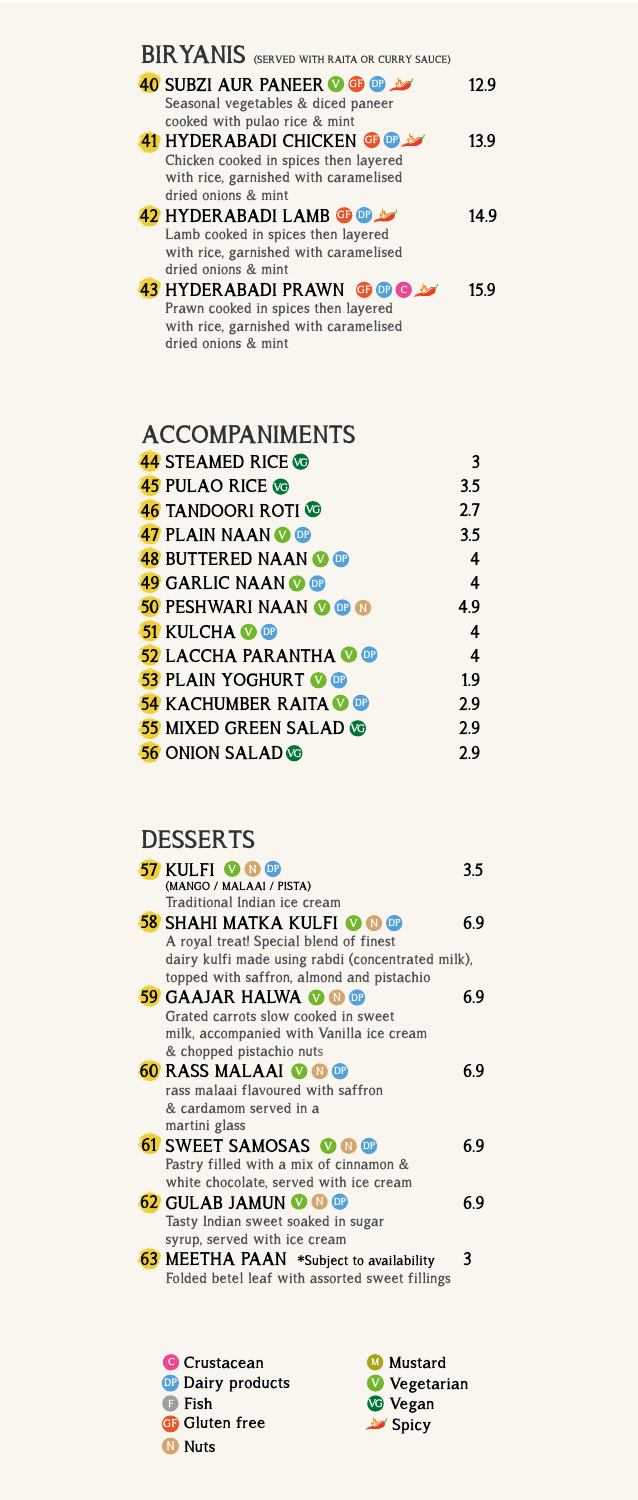# **SIGNATURE COCKTAILS - 10.9**

### **CHAI THALI OLD FASHIONED**

**Famous Grouse, Southern comfort, Guava juice, Pineapple juice, Tabasco, Angostura bitters, Chat masala, Salted glass rim, Chilli garnish** 

#### **INCREDIBLE INDIA**

**Dark rum, Bacardi, Malibu, Pineapple juice, Lychee juice,Coconut powder, Blue Curacao, Pineapple garnish**

#### **SPICED MOJITO**

**Captain Morgan Spiced rum, Sugar syrup, Mint leaves, Lime wedges, Soda Water & Mint sprig**

#### **MUMBAI MADNESS**

**Vodka, Bacardi, Gin, Tequila, Cointreau, Cinnamon syrup, Coke, Garnished with Cinnamon stick & Mint spring**

**KHUSHBOO Prosecco, Elderflower, Passion fruit liqueur & Strawberry garnish**

#### **STAR CHAITINI**

**Vodka, Passoa, Passion fruit juice, Pineapple juice, Prosecco, Passion fruit garnish**

#### **ESPRESSO MARTINI**

**Vodka & Coffee liqueur with a shot of Espresso**

### **LYCHEE MARTINI**

**Smirnoff vodka, kwai lychee liqueur, Lychee Puree, lychee juice & lime**

#### **COOL KAKRI (CUCUMBER)**

**Gin, lime, mint, cucumber slices & tonic water PINA COLADA**

**White rum, pineapple juice, single cream, coconut syrup, pineapple garnish**

### **Classic cocktails available on request.**

## **SIN FREE COCKTAILS - 5.9**

### **PASSION INFUSION**

**Watermelon juice, Passion & Cranberry juice, Passion fruit seeds & Mint garnish**

#### **NO HARM**

**Lychee juice, Pomegranate juice, Ginger syrup, with Pomegranate & Ginger garnish**

#### **MIRCHI AMAROOD**

**Guava juice, Tabasco, Lime & Chaat masala VIRGIN MOJITO**

**Classic / Strawberry / Passion fruit - Lime, Mint, Sugar syrup, Lemonade, Crushed ice**

#### **VIRGIN COLADA**

**Pineapple juice, single cream, coconut syrup, pineapple garnish**

#### **LYCHEE MOCKTINI**

**Lychee purée, Elderflower cordial, Lemon juice, Mint, Lychee Juice**

#### **FLAVOURED LASSI**

**Mango / Cardamom & Pistachio**